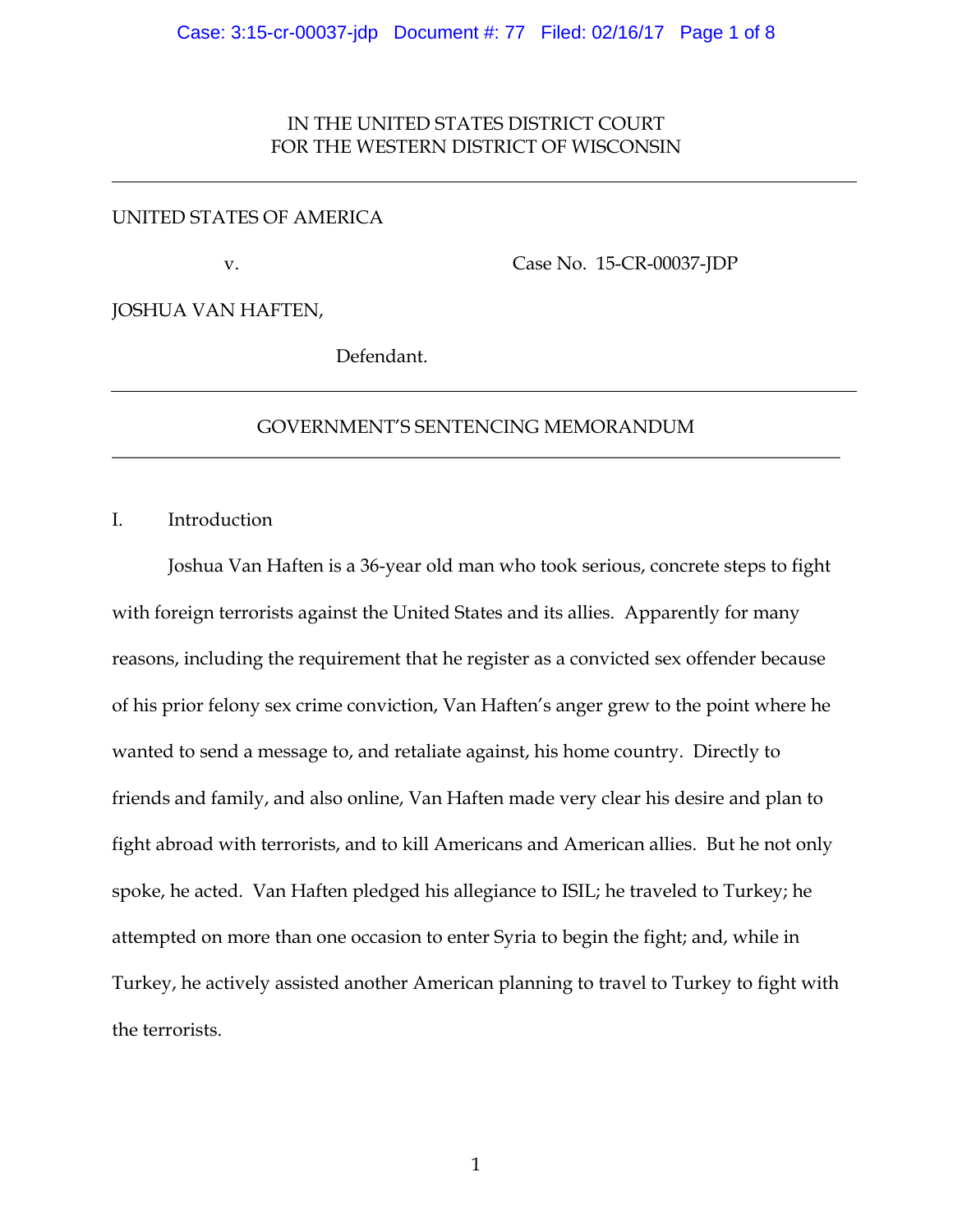#### Case: 3:15-cr-00037-jdp Document #: 77 Filed: 02/16/17 Page 2 of 8

Van Haften committed a federal crime of terrorism. His conduct was calculated to influence and affect the United States government and its allies, and to retaliate against the United States. Given this, Van Haften faces an advisory guideline range of 292-365 months in prison, capped by statute at 15 years. The United States recommends a sentence of 15 years in prison.

### II. Argument

Sentencing in Federal Courts is guided by 18 U.S.C. § 3553. Section 3553 directs this Court to focus on who the defendant is and what the defendant did (Section 3553(a)(1)), and to address various societal goals in sentencing (Section 3553(a)(2-7)). A brief analysis of each of these components supports the recommended sentence.

A. History and Characteristics of the Defendant

In the defense memorandum opposing the terrorism enhancement, defense counsel contended that the defendant spoke and acted as he did because the defendant is "nuts." The defense contended this "condition" explained the defendant's skewed world view, his conspiracy theories, his belief that the world-end was fast approaching, and his desire to be with his Muslim brothers in the fight. In correctly finding the terrorism enhancement applicable, this Court pointed out that Van Haften has been found competent, and stated that Van Haften's "delusional world view" and the potential impact of the brain injury he suffered when he was 12 are factors to consider at sentencing as potentially "relevant to the defendant's culpability and the danger he poses." R. 73 at pp. 6-7.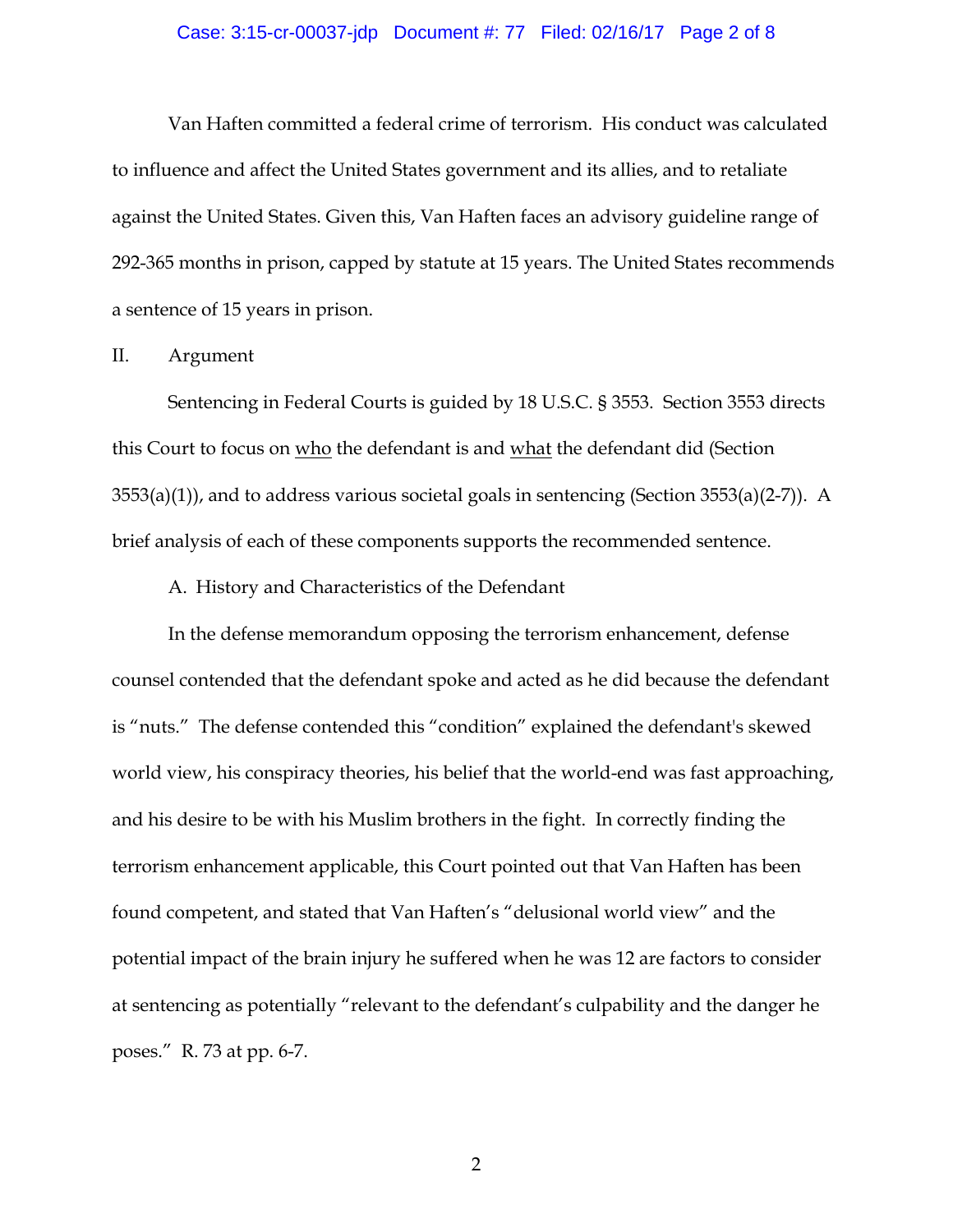#### Case: 3:15-cr-00037-jdp Document #: 77 Filed: 02/16/17 Page 3 of 8

Rather than being mitigating, the defendant's world view, his view that America is evil, his conspiracy theories -- views he shares with others -- when combined with his willingness to plan and act, make him more culpable and more dangerous, and support the recommended 15-year sentence. Rather than calling the defendant "nuts," better words are "angry, troubled, and frightening." While his views, words, and actions are most certainly frightening to the vast majority of us, he shares them with many others planning and committing acts of violent extremism.

If we were to look into the minds of those convicted of committing acts of terrorism, and those convicted of providing, or attempting to provide, material support to terrorists, we would see angry, troubled, and frightening minds. Clearly, we will never understand, and will always find terrifying, the minds of Timothy McVeigh, the Oak Creek Sikh Temple murderer, and the Charleston church murderer, to name just a few, and other mass murderers of innocent victims. These individuals are often conspiracy theorists with an end-of-time world view. Like Van Haften, they seem "nuts" and frightening to most of us because we can't conceive of, nor subscribe to, the sort of thinking that leads one to commit mass murder, or to leave the United States to fight and possibly die with terrorists like ISIL.

The defense will likely contend at the sentencing hearing, as it did in its terrorism enhancement brief, that the defendant had a head injury 24 years ago, is "nuts," and accordingly isn't a terrorist and should be sentenced well below the 15-year maximum penalty. To the contrary, individuals with beliefs like this defendant, beliefs the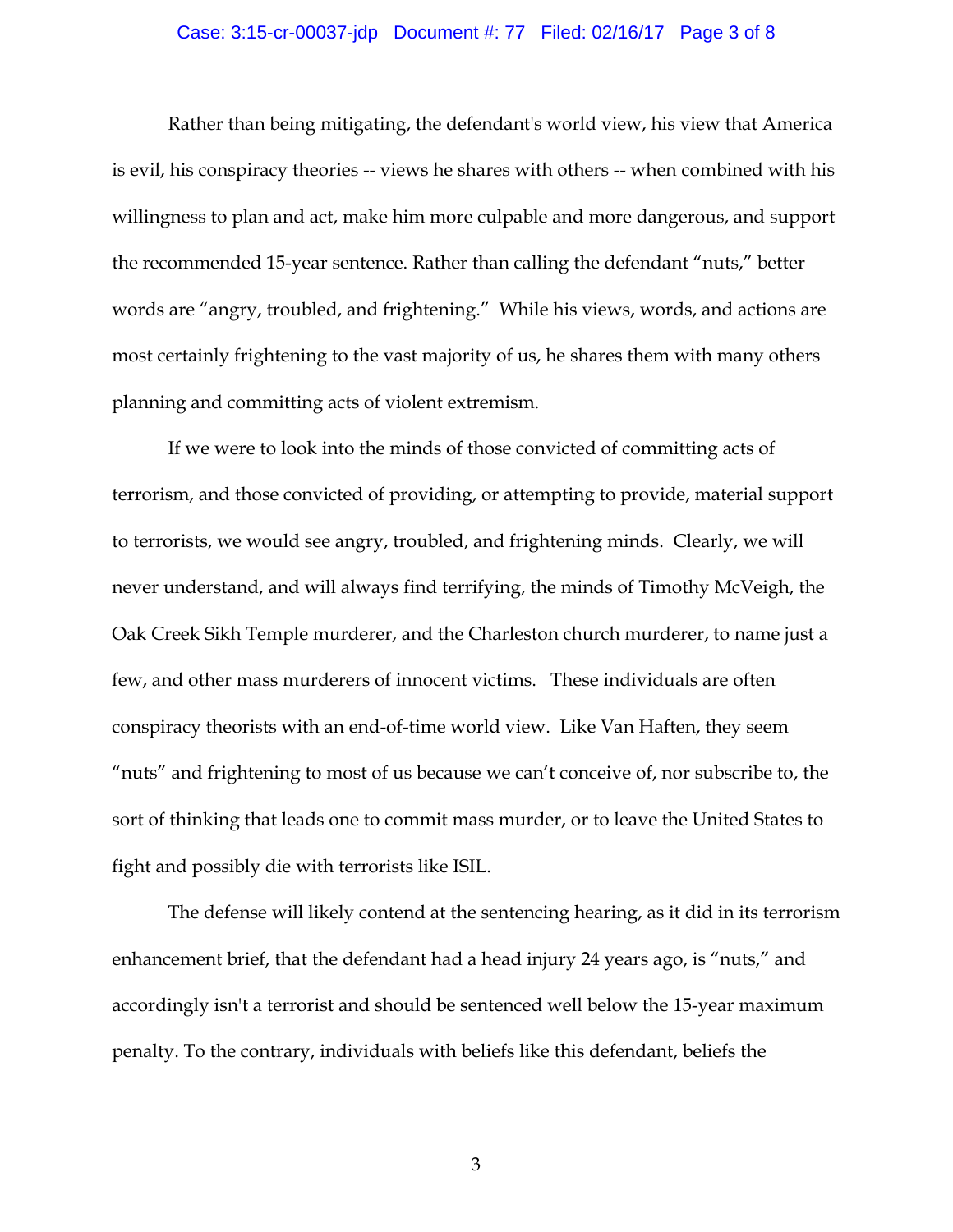#### Case: 3:15-cr-00037-jdp Document #: 77 Filed: 02/16/17 Page 4 of 8

majority of us find strange and frightening, often intend to commit, and actually commit, horrible acts of violence based on those beliefs.

 This defendant is a classic example of a home-grown violent extremist. He is angry, believes the United States is evil, and believes in dangerous conspiracy theories. Significantly, he also acted on his beliefs and world-view by traveling to Turkey and the Syrian border in an attempt to fight with ISIL against the United States and its allies, and by actively assisting another American who wanted to fight with the terrorists. This defendant did much more than talk about terrorism -- he acted. Rather than being mitigating factors, the views that fueled his actions make Van Haften more dangerous, and deserving of the 15-year maximum sentence.

B. Nature and Circumstances of the Offense

18 U.S.C. § 3553(a)(1) also directs the Court to consider the nature and circumstances of the offense -- in other words, what the defendant did. The defendant's words and actions also support the 15-year sentence.

Van Haften flew to Istanbul in August 2014 from Chicago for the purpose of crossing into Syria. He intended to provide material support to ISIL by fighting against the United States and its allies. While in Turkey, the defendant made a series of Facebook posts clearly documenting his intentions and activities. On September 14, Van Haften posted on Facebook a photo of himself working out, with the caption "Hitting the gym! ... just to get ready for hiking the mountains into Shaam!" ("Shaam"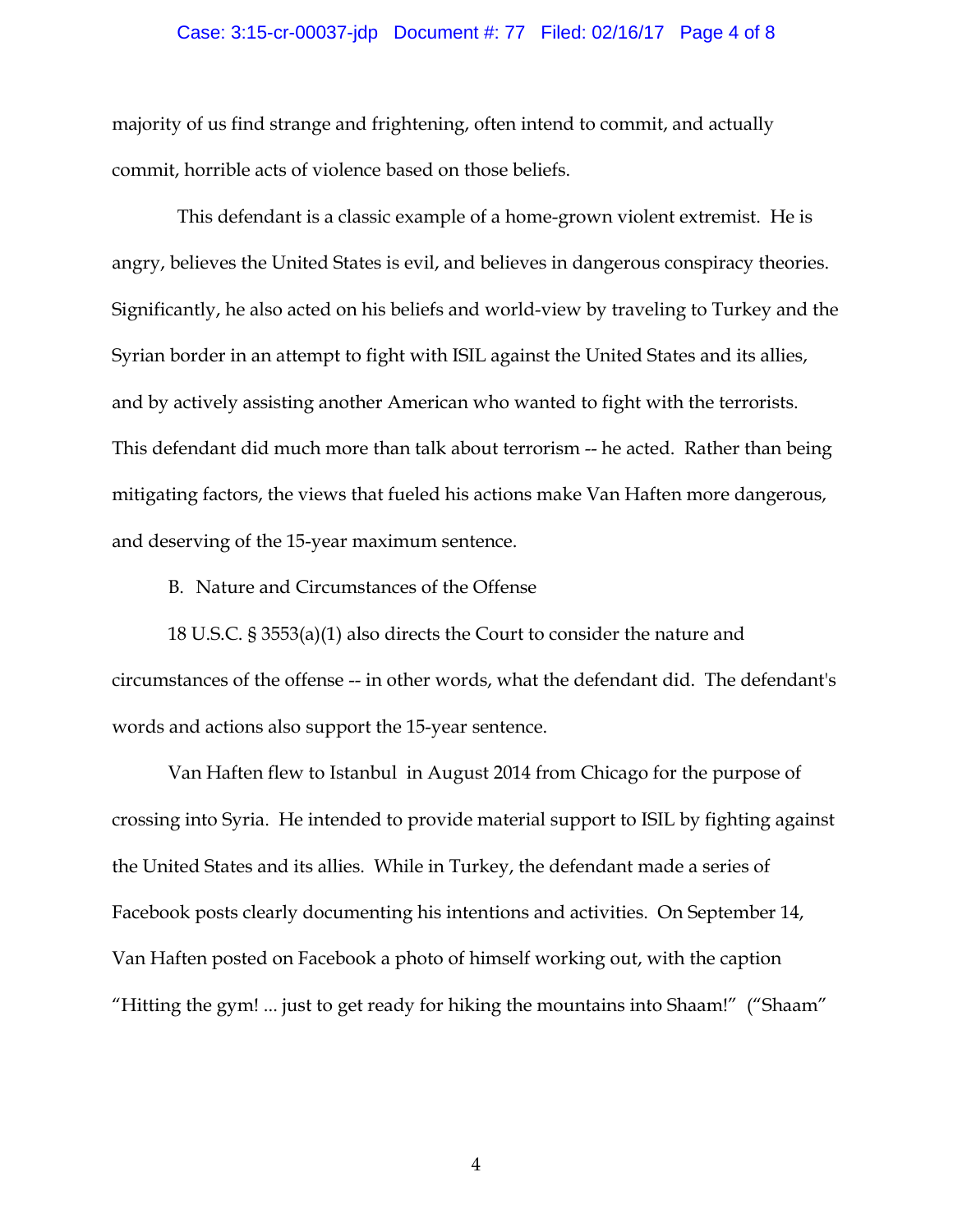#### Case: 3:15-cr-00037-jdp Document #: 77 Filed: 02/16/17 Page 5 of 8

is in reference al Al-Sham, another name for Syria."1) The text accompanying the image listed the anabolic steroids Van Haften was taking, and the weight training he was doing, as he was "[g]etting ready for the big war against Muslims."

On September 21 Van Haften posted: "It's calling, I can smell it's perfume! Allah!!!" His message included a link for a video entitled, "HD Tour of Jannah Paradise – Anwar Al Awlaki The Hereafter Series." (Anwar Al-Awlaki -- a leader of Al Queda in the Arabian Peninsula, which has claimed responsibility for several terrorist attacks against the United States -- was killed in Yemen in 2011.) Van Haften listed his location as: "Kucuk Istanbul Sanliurfa Turkey." On September 21 Van Haften also texted his mother: "If they ask you if you know where I am, say the truth, that I went to Iraq, to fight the Americans."

Many of those convicted of attempting to provide material support to ISIL, like Leon Davis in this case, have been arrested at an American airport attempting to fly overseas to get to Syria. Unlike them, this defendant had the determination and ability to successfully travel to Turkey and attempt to cross into Syria on several occasions.

On September 30, Adouw At-Taghout -- a person in Syria at the time -- posted a photo of the ISIL beheading American journalist James Foley.2 In response, Van Haften posted:

> Yet, their cursed secular laws are worse than the laws of Islam, and they want to say Shari' ah is worse than their secular laws.

 $\overline{a}$ 

<sup>1</sup> Al- Sham, endonym of the region bordering the eastern Mediterranean Sea, usually known as the Levant or the region of Syria.

<sup>2</sup> James Foley, while working as a freelance war correspondent during the Syrian Civil War, was abducted in 2012 in Syria. He was beheaded in August 2014 -- the first American citizen killed by ISIS.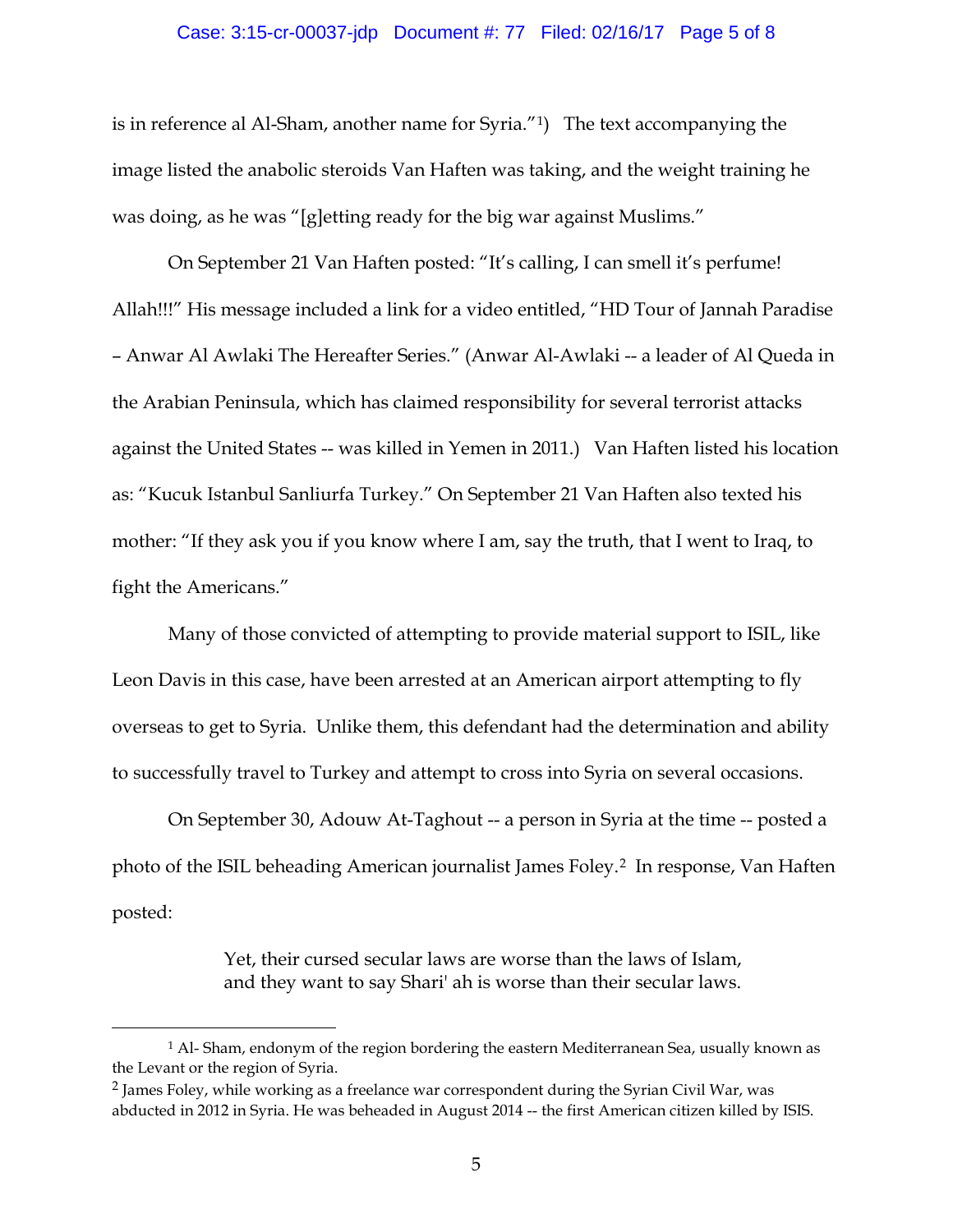A bunch of morons sucking on melons.... If the goddam Americans and sons of satan, Israeil wanna mutilate the dead, shit, we get an eye for an eye fool. Grow a set of nuts! Climb that fuckin tree and getcha some.

On that same day, Van Haften "liked" the following post made by At-Taghout: "The happiest sight for us, is to meet the enemy on the battlefield!!"

On October 7, Van Haften stated on Facebook: "My password has always been 'Death to America's NEW WORLD ORDER." On October 17, Van Haften posted an image on Facebook with his bai'ah – his oath of obedience to the leader of ISIS. On October 22, Van Haften "liked" another post made by At-Taghout, a quote attributed to "Sheikh Osama bin Laden": "If avenging the killing of our people is terrorism, if killing those who kill our children is terrorism, then history should be a witness that we are terrorists." Finally, in late October Van Haften sent the following texts to his mother:

> The only thing that matters to me is joining my brothers for the war against America liars.

There is nothing greater than having my blood spilled on the battlefield against the enemies of Allah!

In late October 2014, Van Haften made plans to meet Leon Davis – a Georgia man planning to travel from the United States to Turkey -- so the two could travel together to ISIL-controlled territory. Van Haften's role was to assist Davis in getting to Turkey and on to Syria. Van Haften gave travel advice to Davis (no need for Davis to shave his beard; Davis should "be gentle and warm with everyone. smile as your usual warm self."), and detailed directions to the Istanbul metro stop where Van Haften would be waiting. Leon Davis did not make it to Turkey. On October 24, 2014, federal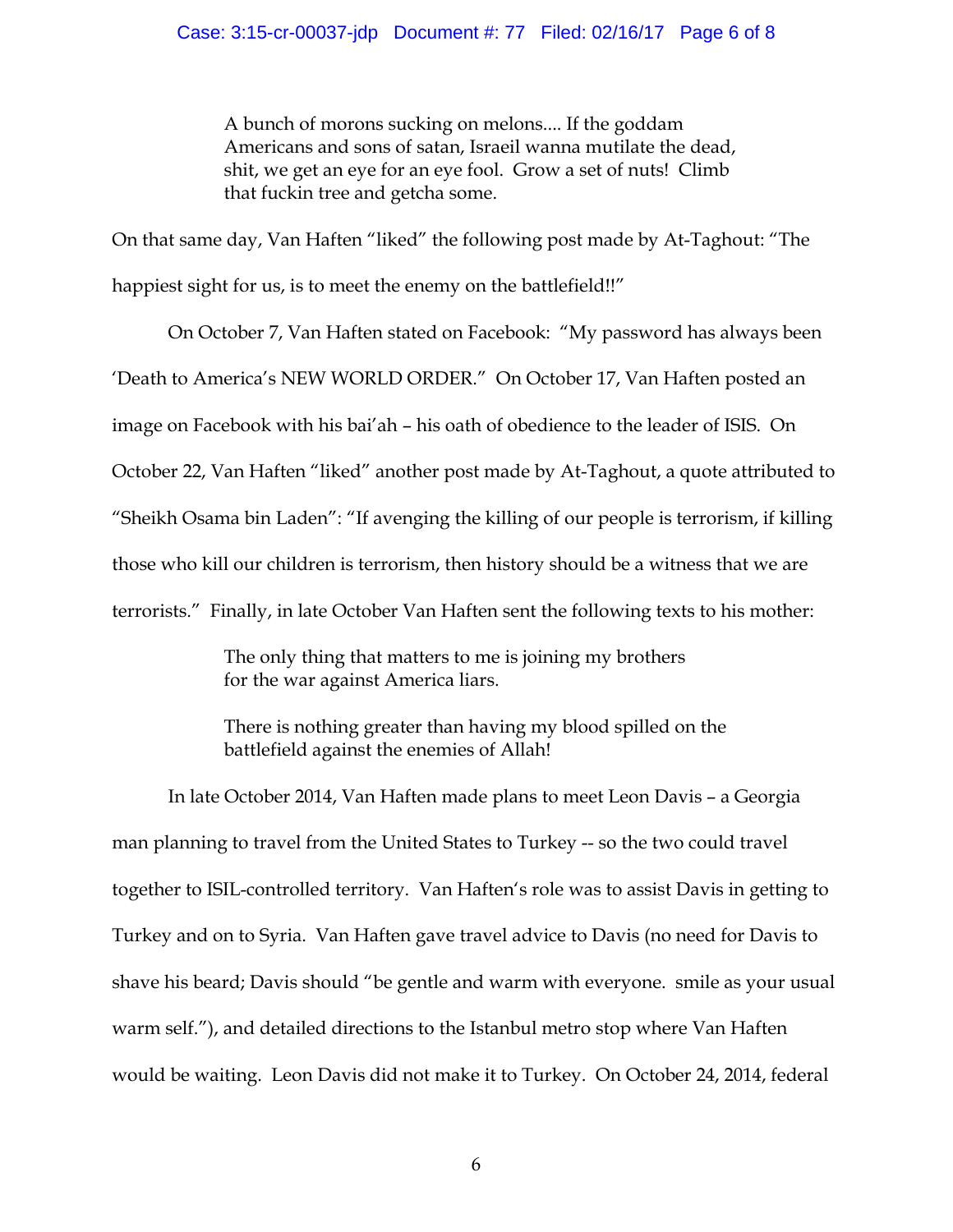#### Case: 3:15-cr-00037-jdp Document #: 77 Filed: 02/16/17 Page 7 of 8

agents arrested him at Hartsfield International Airport in Atlanta as he was attempting to depart for Istanbul. As he had promised, Van Haften was waiting for Davis at the Istanbul tram stop when Davis was arrested. (On May 27, 2015, Davis pleaded guilty to Attempting to Provide Material Support to a Foreign Terrorist Organization; in July 2015, he was sentenced to 15 years in prison.)

Van Haften made his intentions clear to friends and family, and to others through his online postings. And he then took serious actions confirming his intent to join the terrorists and fight against America and its allies. His actions support the recommended 15-year sentence.

III. Societal Goals of Sentencing

18 U.S.C. § 3553 directs the Court to "impose a sentence sufficient, but not greater than necessary, to comply with the purposes of sentencing set forth in the subsection." Included in those factors are the need for the sentence imposed to reflect the seriousness of the offense, to provide just punishment for the offense, and to protect the public from further crimes of the defendant.

A 15-year sentence in this case is just punishment and reflects the seriousness of the offense. Joshua Van Haften travelled to Turkey, and the Syrian border, attempting to join a terrorist organization. He intended to fight against, and to kill if necessary, Americans and American allies. Joshua Van Haften is a dangerous, homegrown violent extremist who has shown that he intends to act on his beliefs. The 15-year sentence will appropriately protect the public from further crimes being committed by this defendant.